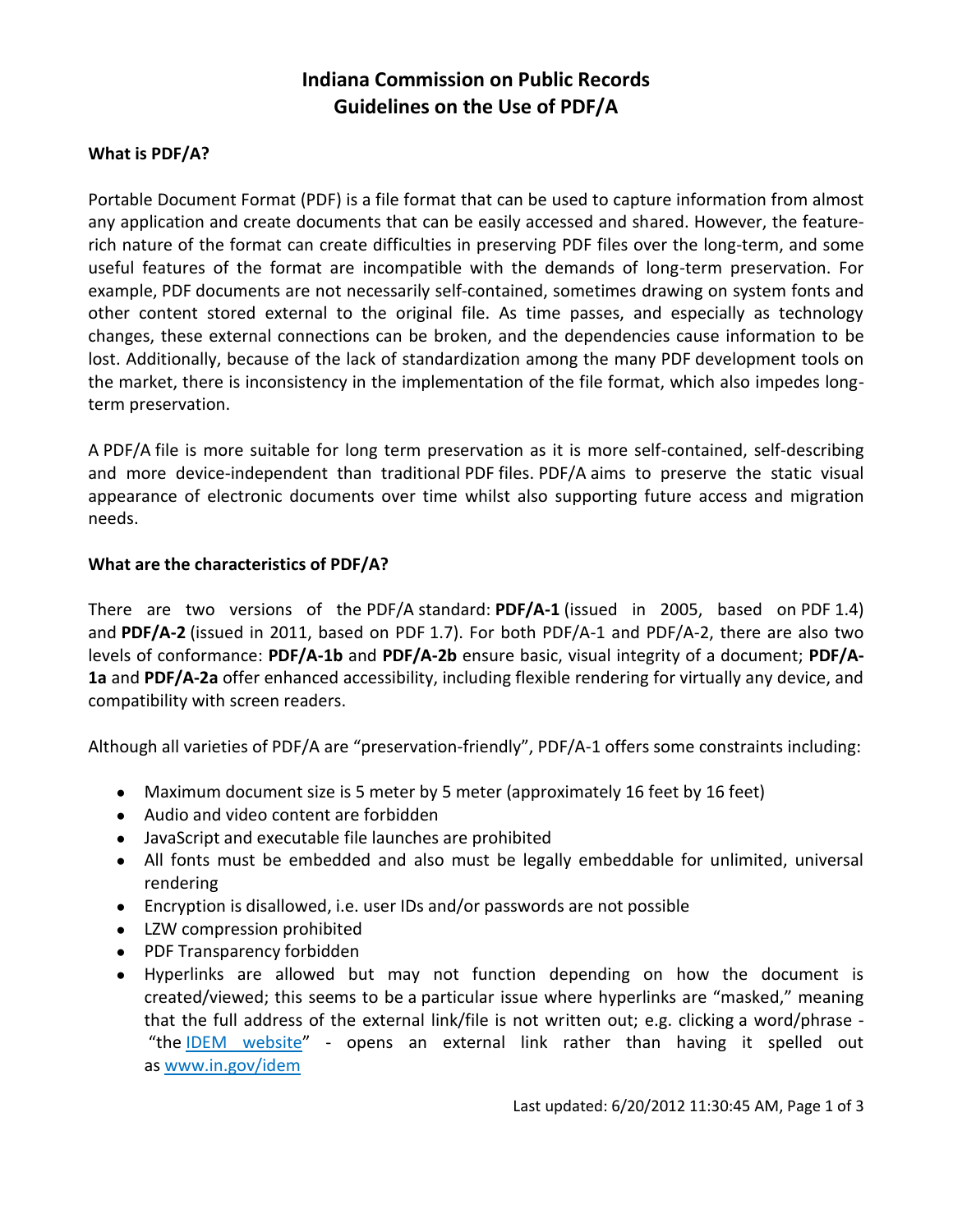PDF/A-2 removes some of these limitations and offers a number of new features:

- JPEG2000 image compression
- Support for transparency effects and layers helpful for technical documents such as construction drawings and plans, where content can be shown or hidden
- Embedding of cross-platform OpenType fonts
- Page sizes on a 1:1 scale of up to 236 miles by 236 miles, allowing larger physical page sizes to be rendered to match original scanned documents
- Provisions for digital signatures meeting the PDF Advanced Electronic Signatures standard
- Ability to compile a number of PDF/A files into a single PDF/A document could be used to package sections of large or irregularly shaped documents that cannot be scanned as a single image

Text in both PDF/A-1 and PDF/A-2 files can be searched. If the PDF file was created from a document created electronically (e.g. a Word file), the text should automatically be searchable. If the PDF was created from a scanned version of a paper document, Optical Character Recognition (OCR) will need to be applied to make the text searchable.

## **When should PDF/A be used?**

ICPR recommends the use of the PDF/A file format for the long-term preservation of text and graphic based records, whether electronic originals or digital reproductions of analog originals. It is also a suitable format for preserving digital versions of other types of record, such as blueprints and other technical documents. Where records are being digitized/scanned, the ICPR strongly recommends the application of OCR to ensure that the resulting PDF/A files support full-text search functionality wherever the content allows it.

As noted, any variety of PDF/A is an acceptable preservation format; PDF/A-2 does not replace or supersede PDF/A-1 but simply adds additional features. The decision as to which PDF/A to use depends on whether the extra features of PDF/A-2 would preserve or enhance the functionality or representation of a document in a way that PDF/A-1 would not.

As PDF/A-2 is a relatively recent development, it may be more difficult to find applications that create files in that format. PDF/A-1 documents, on the other hand, can be created by a variety of applications (including directly from MS Office programs). There are also conversion and validation programs available that will turn standard PDF files into PDF/A and validate their conformance with the standard.

## **How to save a document as PDF/A in Microsoft Office programs:**

This guideline was originally created as a Microsoft Word document; it was then saved as a PDF/A-1 compliant file as follows: